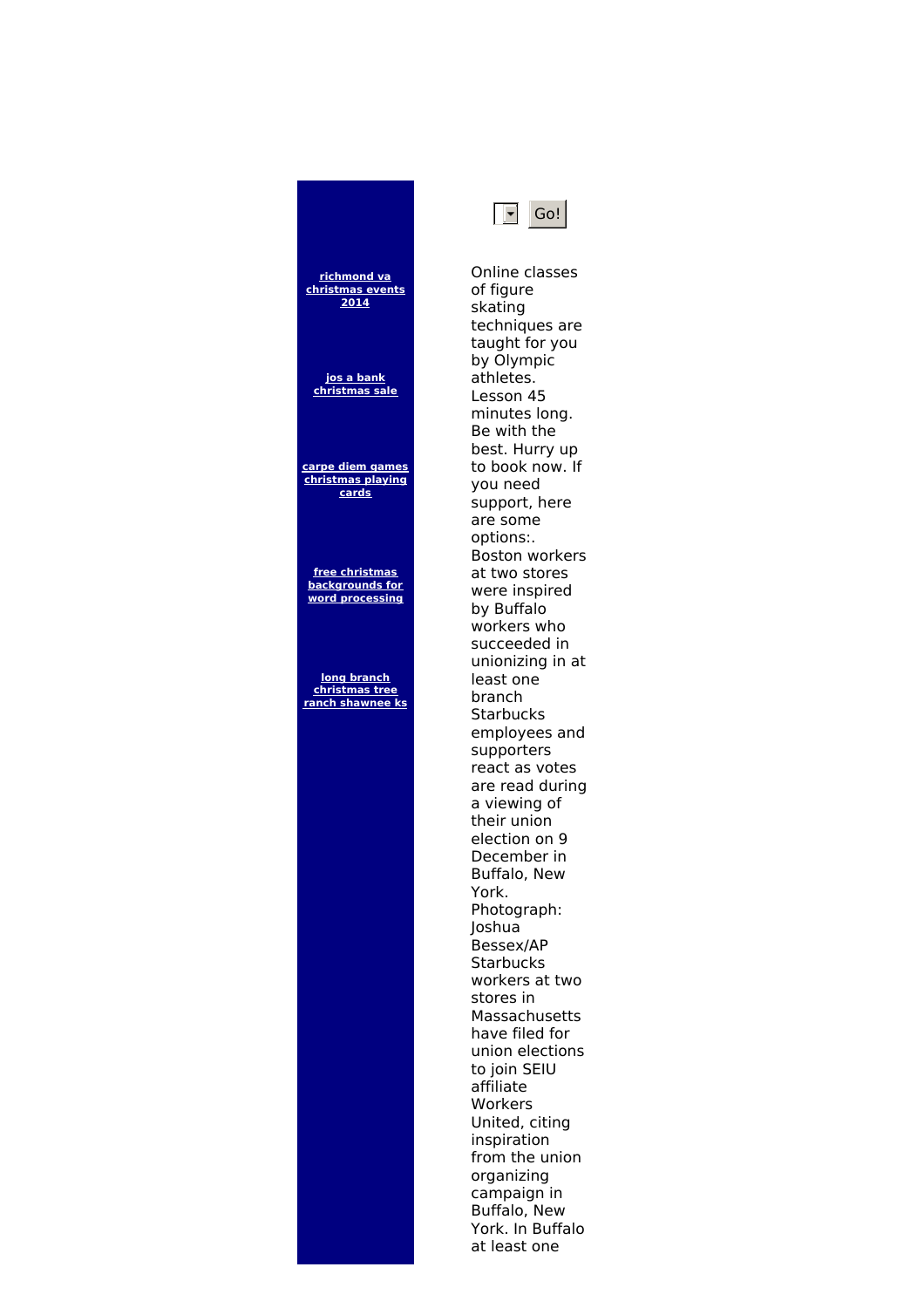Sta. Ohio Senate OKs ending conceal carry permit requirement. But today she's moving forward, on a healing journey, taking it step-by-step. Five things that explain the Canucks' crazy turnaround. By Carl Nygard. For TTBB choir (A Cappella). Carl J. Nygard, Jr Series. Main Key: F Major. Christmas and Sacred. Medium Adult. Octavo. 4 pages. Durati. See More. Despite omicron's global reach, dozens of nations are enforcing travel bans on mainly southern Africa, where the variant was originally detected. Some countries celebrated South Africa's identification of the variant mere moments before announcing restrictions. Get holiday deals on Home Newspaper Delivery and Online subscriptions!. A machine, hidden in the heart of a multi-million dollar fashion empire. Now being laid bare in a quest for the truth. 1984: Thousands of people die when poisonous cyanide gas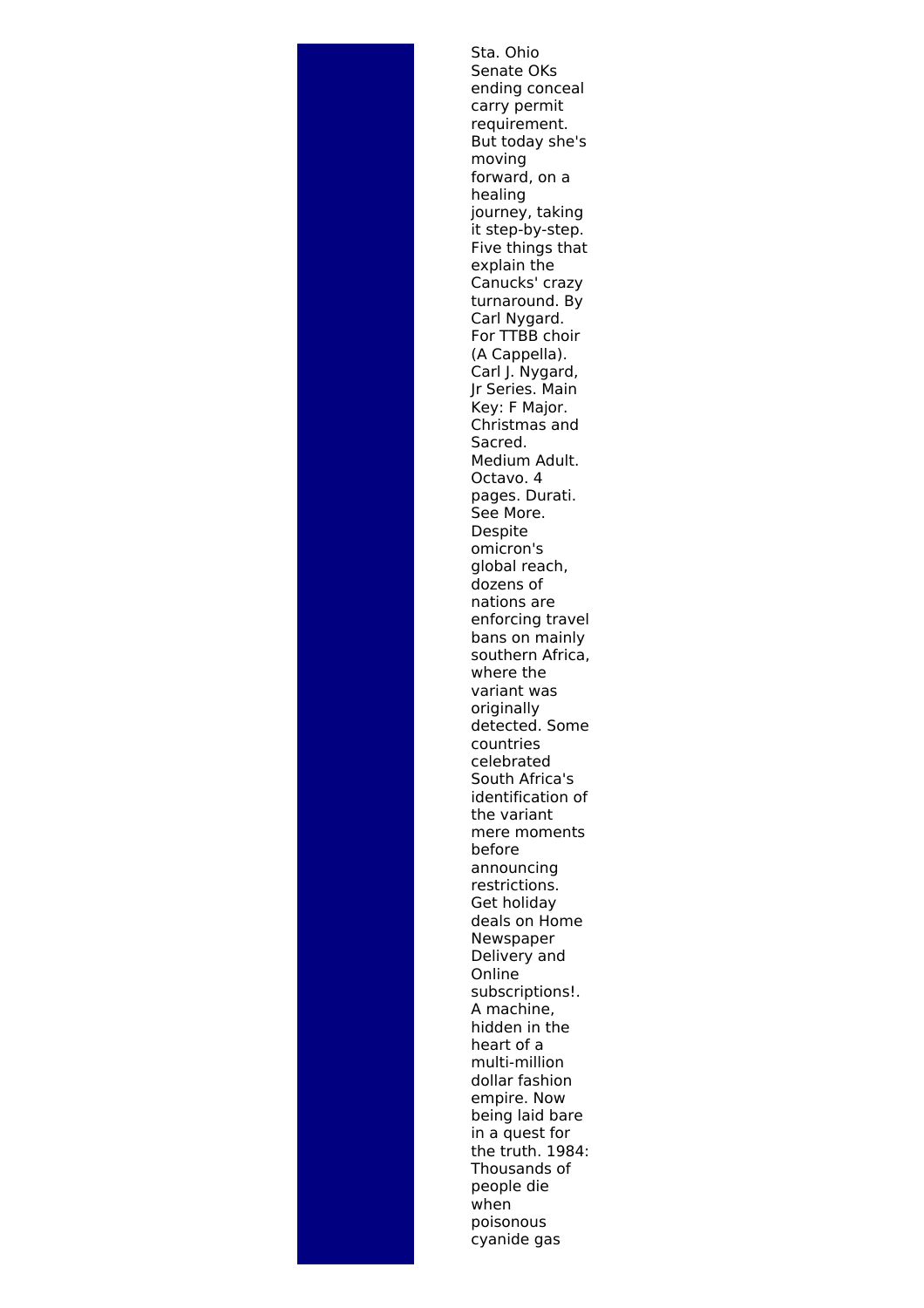leaks from a Union Carbide pesticide plant in Bhopal, India; many others are blinded or otherwise injured. Now for some good news to start your Thursday: Moby Dick has been spotted, alive and well. Or at least someone who could play him in the movie. A sperm whale with the same rare colouring as the fictional whale from Herman Melville's 1851 novel has been spotted off the coast of Jamaica. A video of the white whale was posted on Facebook Tuesday by SOS Dolfiin, a rescue organization for stranded whales. Sperm whales are normally dark grey or brown. Shane Gero, a scientist in residence at Carleton University and founder of the Dominica Sperm Whale Project, called the sighting of a white sperm whale a rare event. "It's awesome," he said. "Obviously, it's exciting." Read more about the sighting. It is a priority for CBC to create a website that is accessible to all Canadians including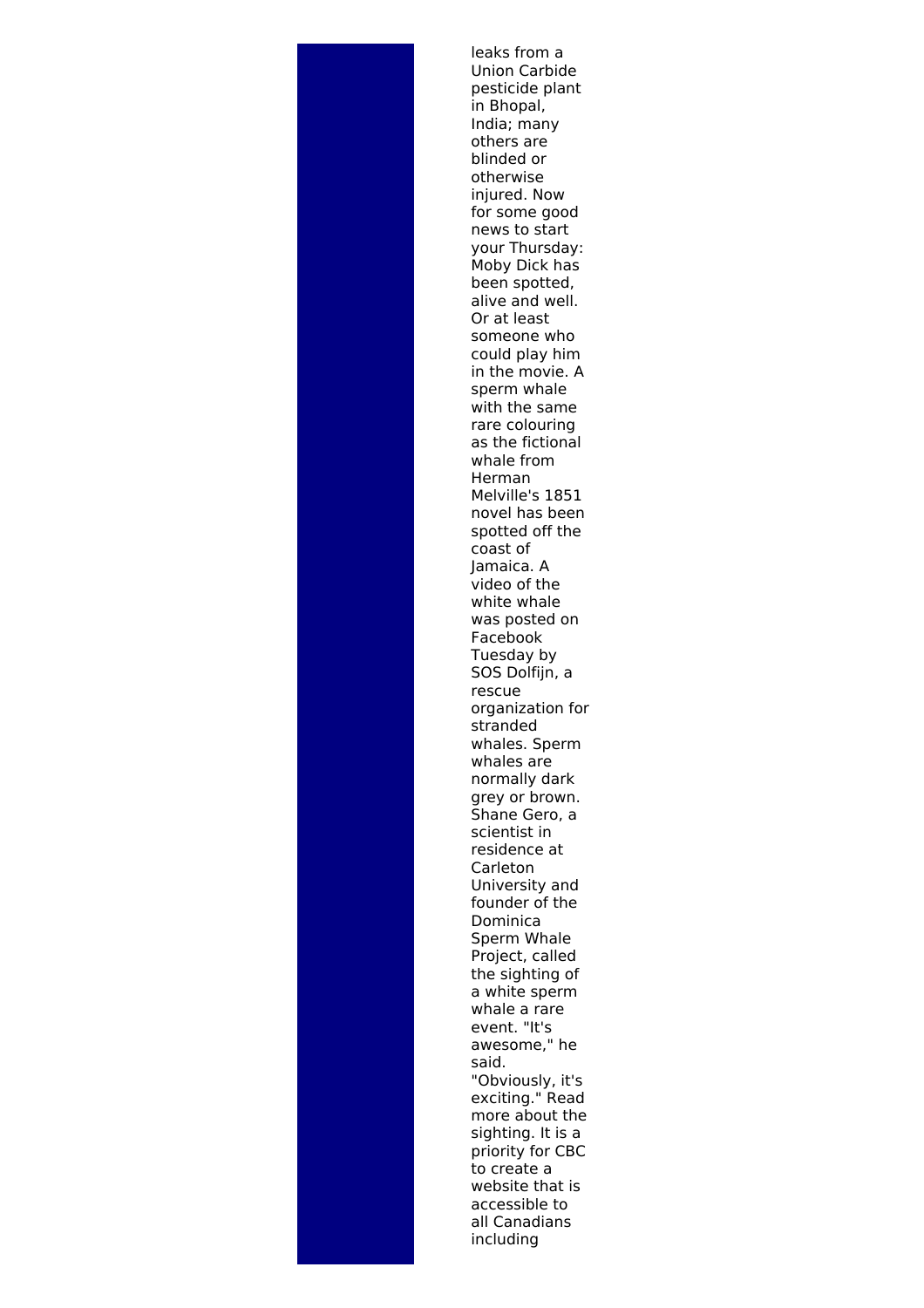people with visual, hearing, motor and cognitive challenges. Closed Captioning and Described Video is available for many CBC shows offered on CBC Gem. Beyonce's mom, Tina Knowles, says Jussie Smollett should be treated 'with compassion' during sentencing. Docs: COVID-19 surge taking toll on OSU Wexner staff. Find out whether Michelle and her "Bachelorette" winner are still together. Oh Christmas Tree Lyrics Christmas Song by Boney M. Ora puoi averle subito con il factoring di Banca Ifis. Peter Nygard won't be charged in Winnipeg cases involving 8 women, police say. Peter Nygard arrested, faces extradition to U.S. on sex assault, racketeering charges. Ad What Are The Health Benefits Of Superfoods?. No going back to the girl she used to be. **Through** exclusive interviews with Nygard's accusers, former employees and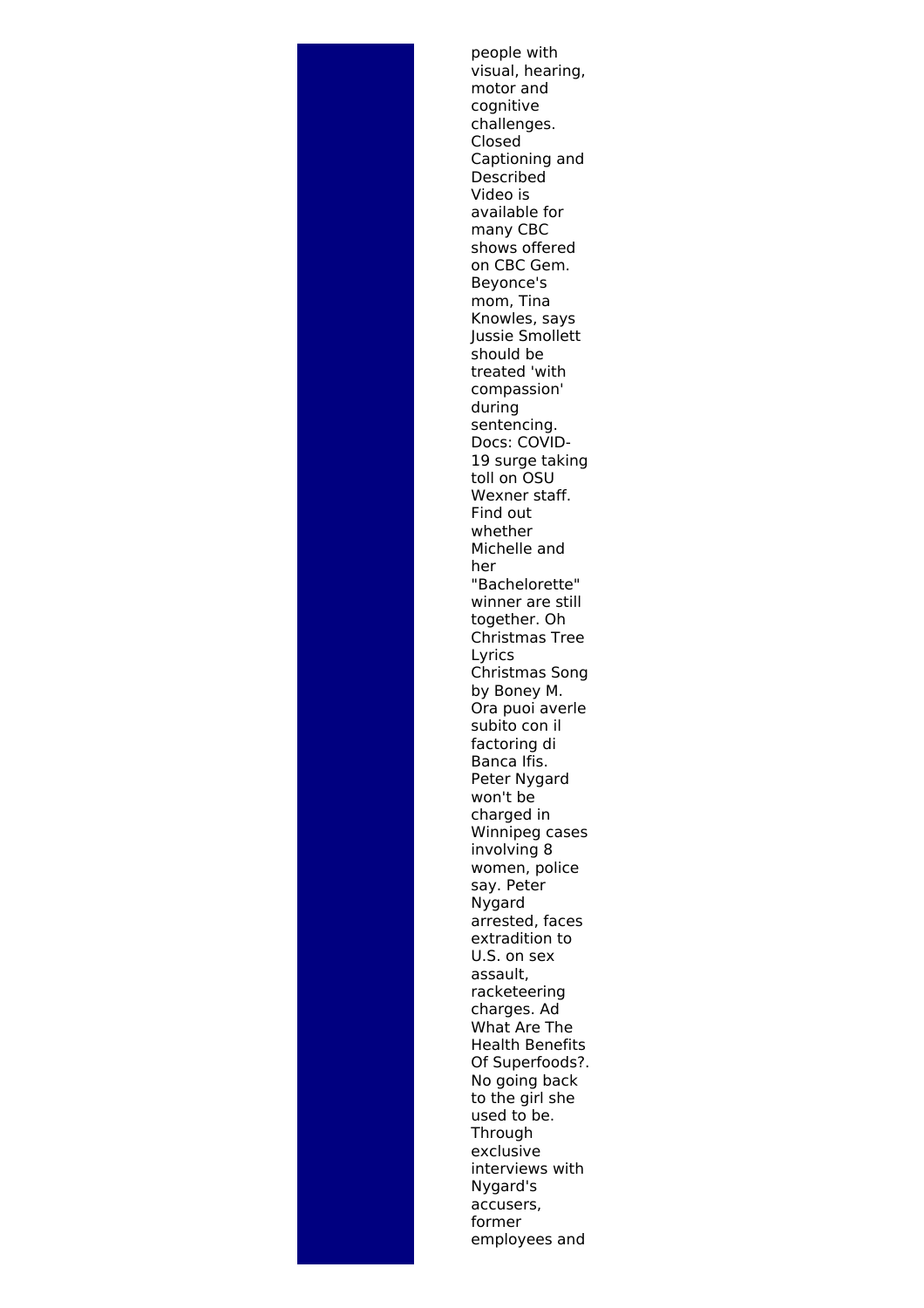his TEENren, "The Secrets of Nygard Cay" will reveal new details in the case. A New York City jury has heard four women detail accusations that they were teens when they became victims of a sex-abuse scheme devised by Ghislaine Maxwell and Jeffrey Epstein. **Starting** Thursday, the British socialite's attorneys are expected to make their case that Maxwell isn't the one to blame. Maxwell's trial will resume with the defense calling its own witnesses in federal court in Manhattan. Dateline is the #1 Friday newsmagazine and reaches more than 17 million people every week through its broadcast, and millions more through its social media platforms and podcasts. Sex trafficking accusations against fashion mogul Peter Nygard on 'Dateline'. 'Being a sevenyear-old TEEN you have zero idea': Mother Teresa School time capsule a fun look back. Community content is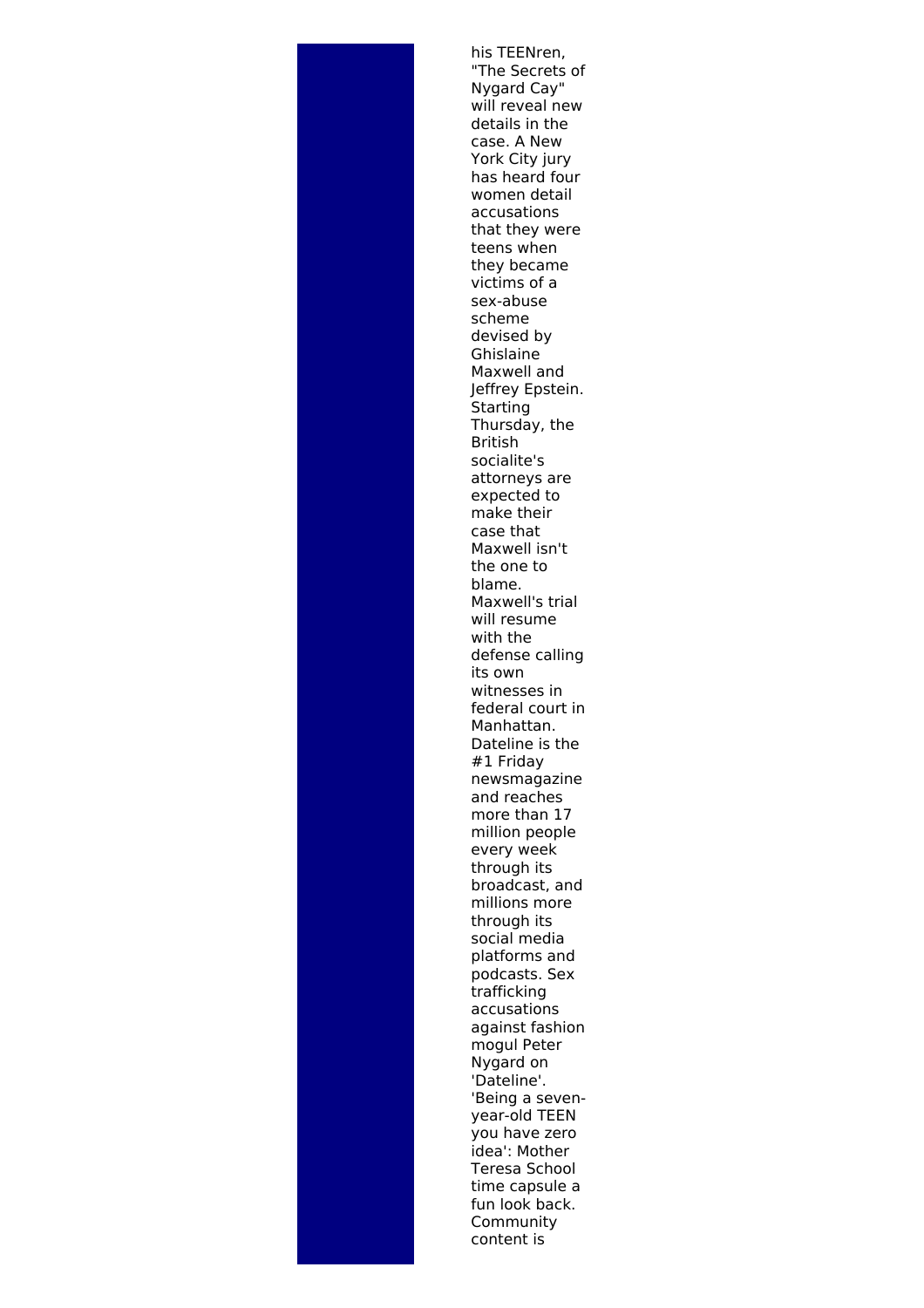available under CC-BY-SA unless otherwise noted. 1989: Audrey McLaughlin becomes the first female leader of a political party with seats in the House of Commons by defeating Dave Barrett in Winnipeg for the NDP leadership. That's after Toronto police announced they were charging him with six counts of sexual assault and three counts of forcible confinement dating back to the late 1980s and mid-2000s. Also in October, Nygard agreed to be extradited to the United States to face one charge of sex trafficking. Nygard was arrested in Winnipeg last year under the Extradition Act. This report by The Canadian Press was first published Dec. 10, 2021. Good morning! This is our daily news roundup with everything you need to know in one concise read. A big part of telling a joke is how you deliver it. How much of a jokester are you? Can you deliver jokes that need you to have the right timing? Or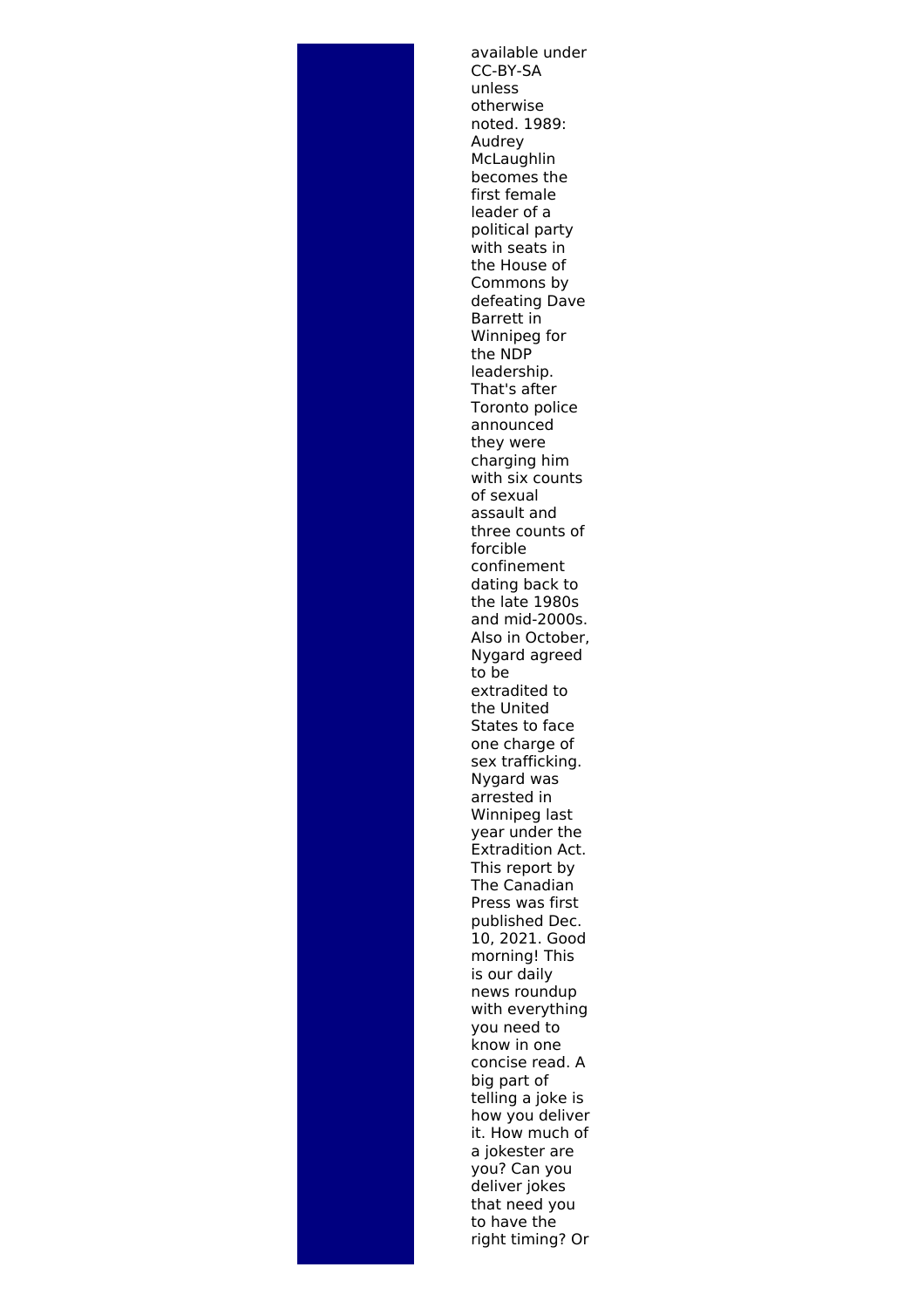are you more of someone who can just say mindless jokes? Take these into consideration because if you choose the jokes that you can't deliver properly, no one would get it. 3. Mix It Up! Now for some good news to start your Thursday: Moby Dick has been spotted, alive and well. Or at least someone who could play him in the movie. A sperm whale with the same rare colouring as the fictional whale from Herman Melville's 1851 novel has been spotted off the coast of Jamaica. A video of the white whale was posted on Facebook Tuesday by SOS Dolfijn, a rescue organization for stranded whales. Sperm whales are normally dark grey or brown. Shane Gero, a scientist in residence at Carleton University and founder of the Dominica Sperm Whale Project, called the sighting of a white sperm whale a rare event. "It's awesome," he said. "Obviously, it's exciting." Read more about the sighting. 27 Animal Puns -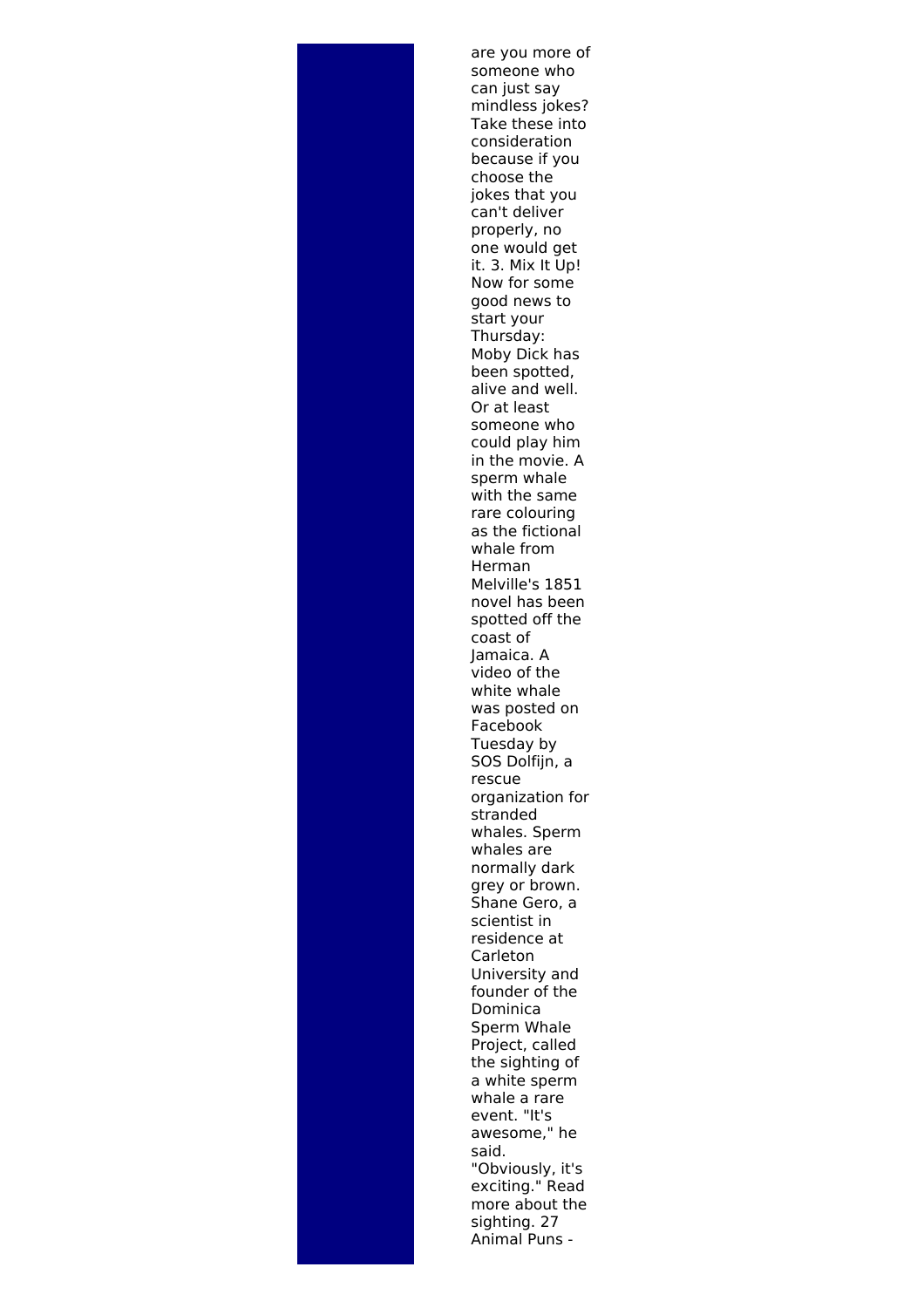Be Really Cool And Make Anyone Roar With Laughter!. See Michelle Obama meet the Johnsons on the season premiere of Black-ish. 25. Knock, knock! Who's there? Noah. Noah who? It's probably not this joke. 10. What do snowmen like to do on the weekend? I think they do that even on weekdays. It's one thing to have a bug in a program, but when that program is used for situations where a bug could cause death, it's a totally different matter. Writing some types of software is not a late-at-night hacking on your own. Sometimes sprinting between scrums leaves a hell of a lot of details, modeling, testfirst work undone. Your Christmas jokes don't always have to be a hit. They can miss, and that's alright. That's what makes the joke funny. These bad jokes aren't a guaranteed hit, but they're so bad that they're already too good. Winnipeg police declined an interview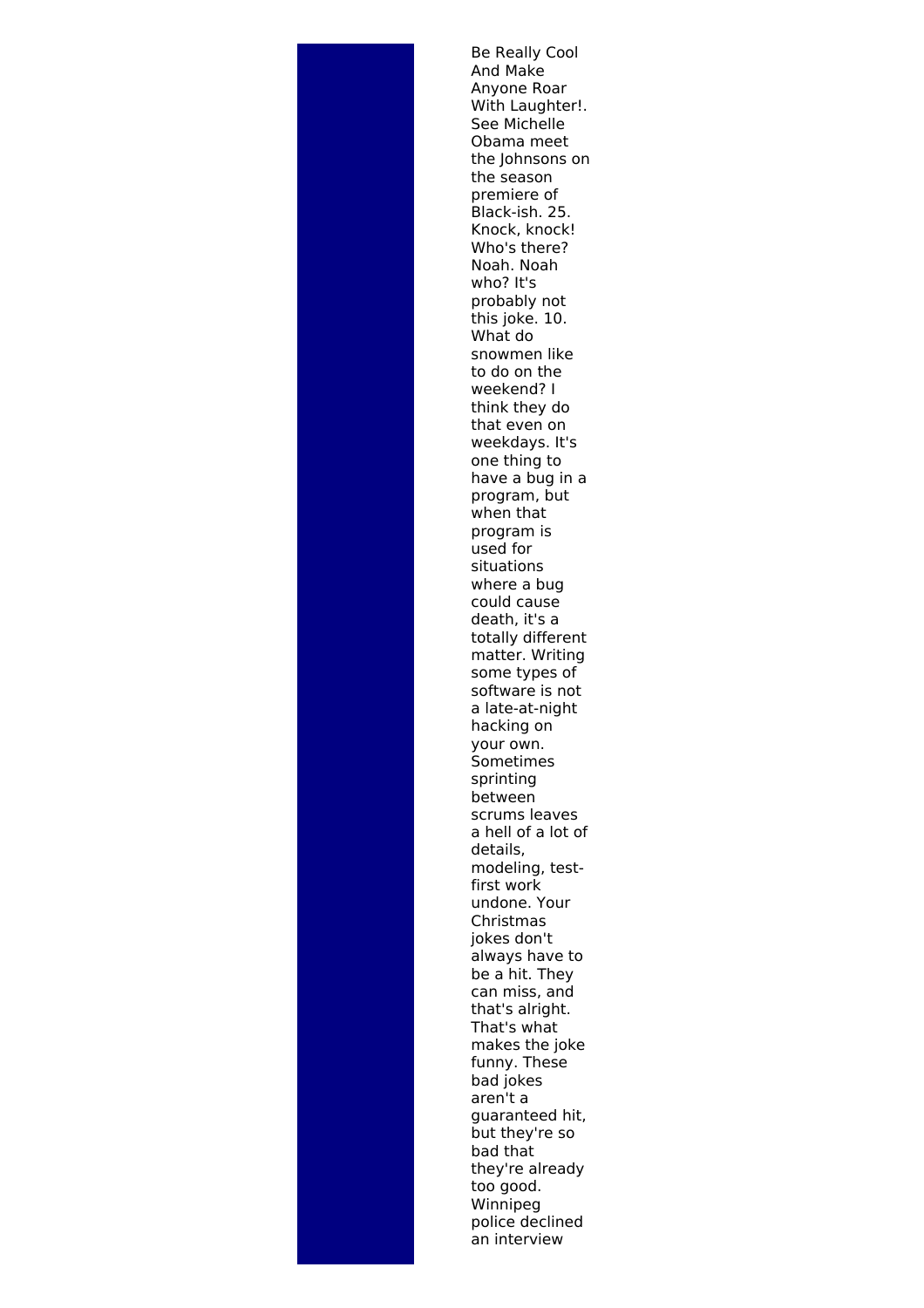request. But in the statement to The Fifth Estate, Smyth said it wasn't his decision not to charge Nygard. Manitoba's Justice Ministry and its prosecution office declined to do an interview or provide a statement about its reasons for declining charges. Read more on this story here. Answer Snow time to waste. It's almost Christmas! Elliot Page has shared a shirtless selfie. (Photo: REUTERS/Mario Anzuoni). Troops who refuse vaccine must be given an honorable discharge and will get access to veterans' benefits according to new \$768B defense bill. In the Alley Life -- The LSA LGBT Forum. Trans people should lie in their appointments with doctors and psychologists. It's The Exciting Fun You Need: 10 Games To Play Over Text. i agree with post 60 (Gen Tech). With this failure to program, the government lost millions of dollars in exploration. Winnipeg Police Chief Danny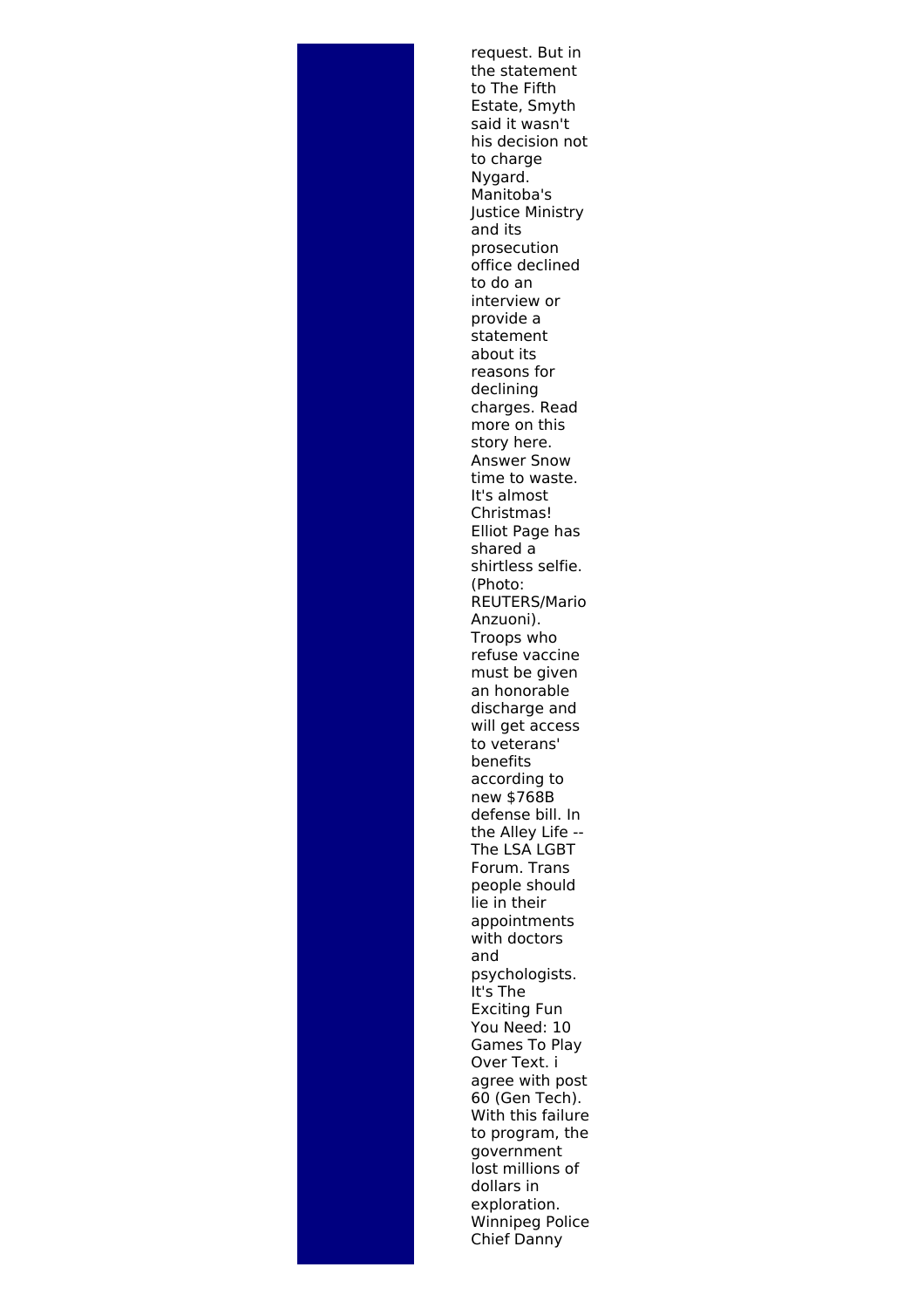Smyth said in a statement that their recent investigation involved working 15 files, interviewing 29 witnesses, including survivors, and compiling more than 1,600 documents. In the end, eight cases were submitted to Manitoba's Justice Ministry for consideration. According to Smyth, prosecutors decided not to lay charges in all of the cases. 11. What's red and white and falls down chimneys? Oh, how clumsy of him. First Person: Why being a defeated city council candidate still feels like a victory. It works— and it's apparently buzzing with new notifications as appreciative comments roll in. "Swoon," responded Rumer Willis, while actor Tommy Dorfman, who reintroduced herself as a trans woman this year, wrote, "Brooooo." "Thirst trap mode activated," read one comment as many called the Umbrella Academy actor "handsome."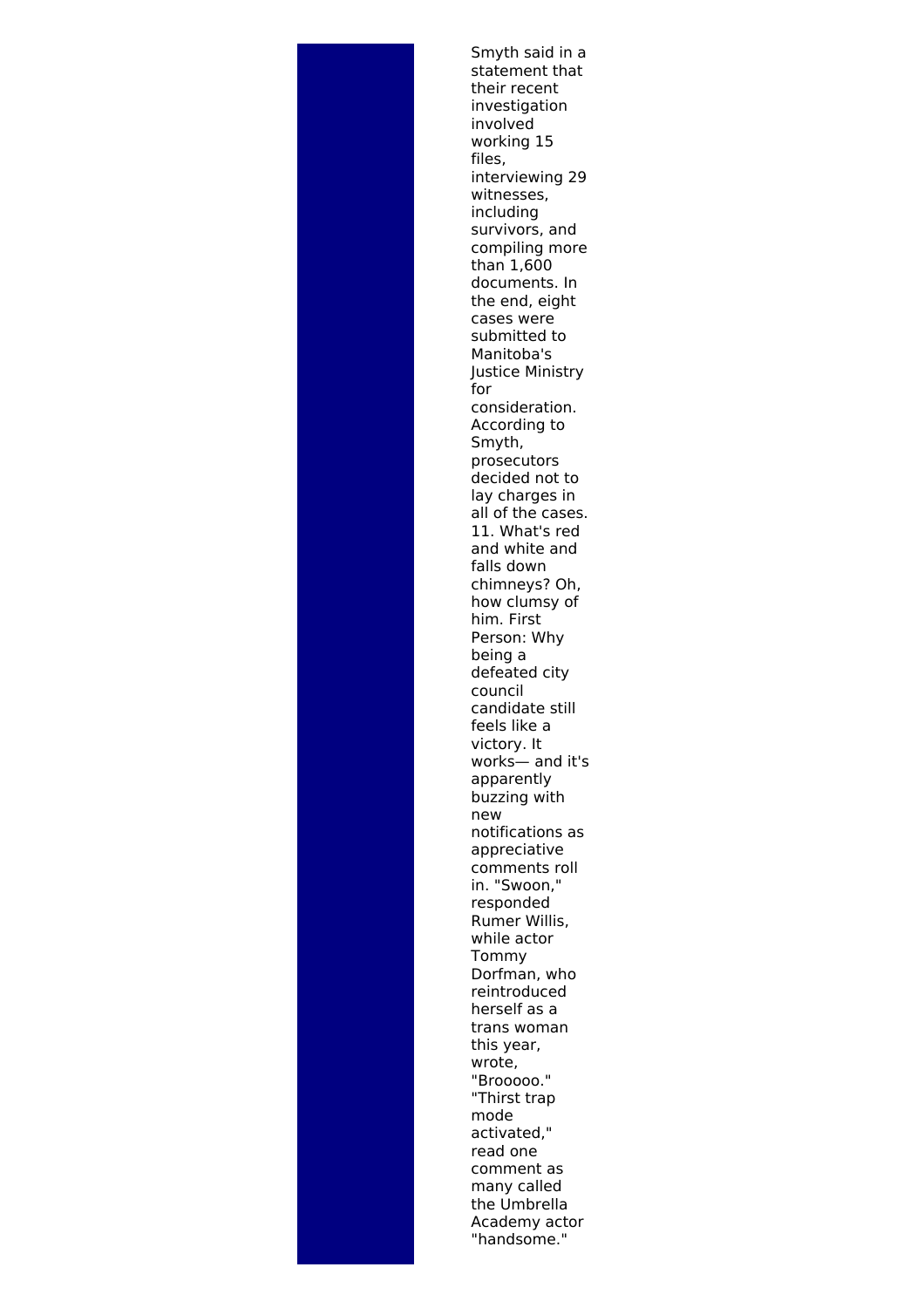"You are ripped to shreds, dude," added another commenter. Agreed. Bruce is doing well on streaming for a legacy act, but I'm sure it doesn't bring in as much revenue as prestreaming. The handful of huge. 2. What did Adam say the day before Christmas? Adam was a witty one, huh? 29. Knock, knock. I hope Murray's having a great Christmas eve. I hope Murray's having a great Christmas eve. Oh, how I would \_hate\_ to be the programmer that made one of these mistakes. How heavy must it lie on their conscience that is, of course, if the programmer knew that they made the mistake. Despite the rhetoric around diversification and prudent fiscal planning, Alberta remains firmly on the resource revenue rollercoaster (wheee!) with no clear plan (or even a sketch of one) to get off. writes Trevor Tombe. Read his opinion piece here. 4. What do snowmen have for breakfast? Snowflakes! Do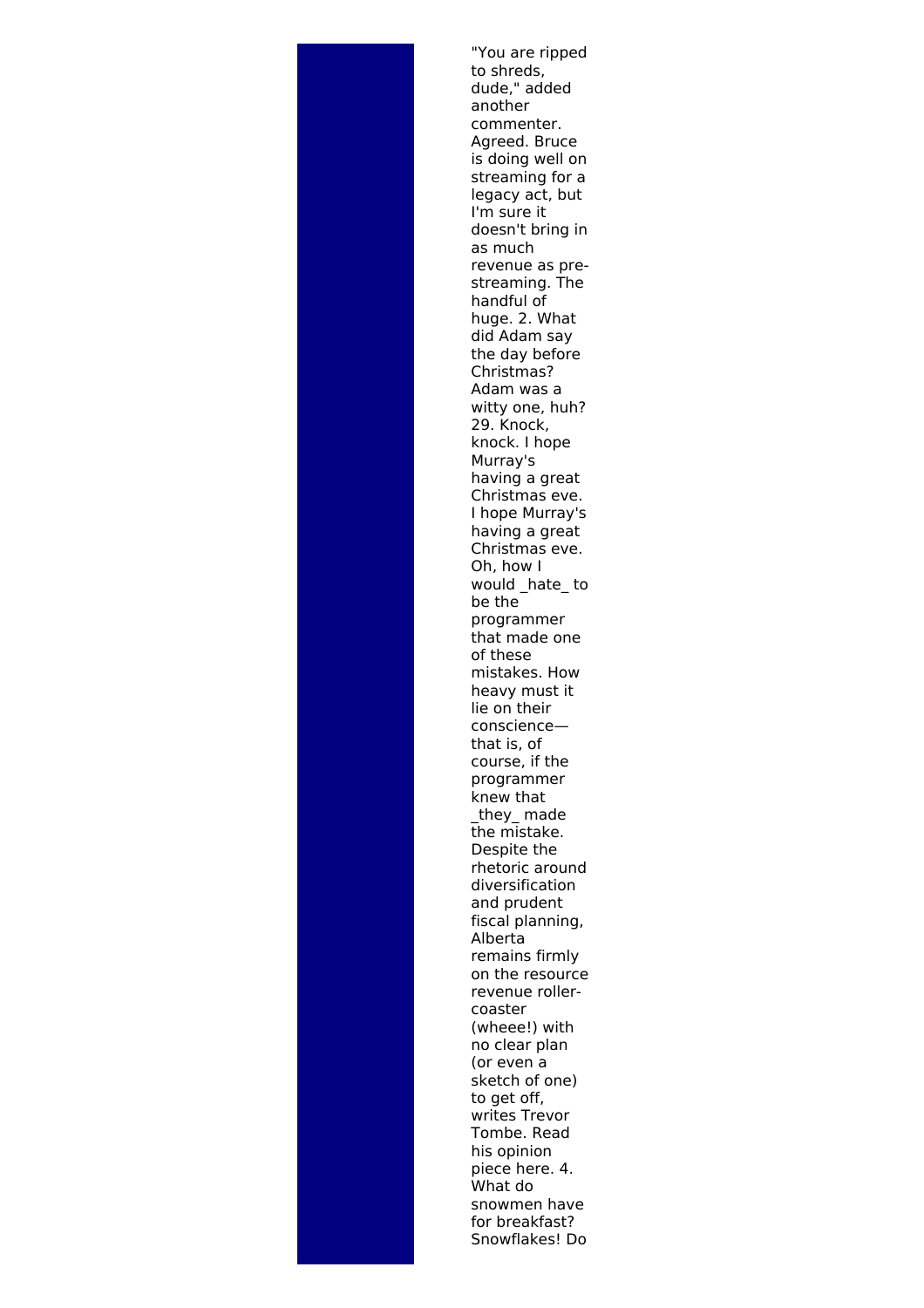corns have cornflakes for breakfast? Boy oh boy!!! So I just watched the 15 th Episode. River is very much alive and is still very much a mastermind although he seemed a bit. 39 Board Games for Adults - See A Great List of Interesting Stuff Here. Quebec's population is changing, but the makeup of the province's police forces is not, an analysis by CBC News shows. The results show police officers across the province remain overwhelmingly white, even as visible minorities (the term used by **Statistics** Canada and police to describe people of colour) account for a growing percentage of those living in Montreal and municipalities farther afield. The issue of racial inequity in policing was thrust to the forefront again this week, after a video captured Quebec City police officers dragging, hitting and pinning down Black youths in the snow. Five officers were suspended in connection with